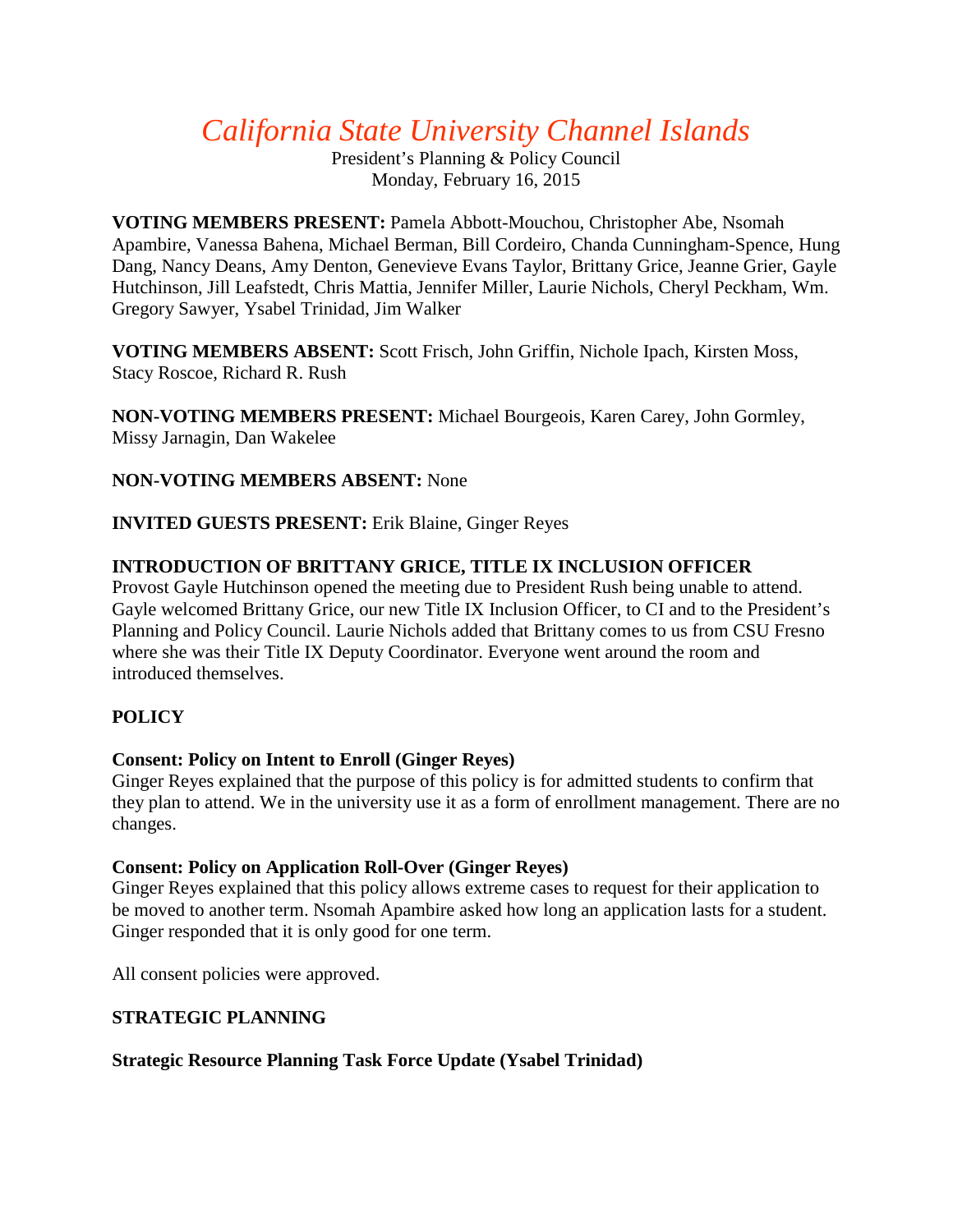Ysabel Trinidad gave a snapshot of the 2015/16 budget. The CSU has committed to funding 100 FTES for our campus and tuition remains flat; the budget is linked to strategic planning; multiyear growth planning is at rate of 8 percent; and a straw budget is in progress.

The early look at the 2015-16 straw budget includes university-wide fixed costs, Sierra Hall operating start-up, employee staffing benefits/equity/in-ranges/re-classes, campus strategic priorities, and grants. The total of new on-going revenues is \$2,500,000. Ysabel emphasized that our focus needs to be on how we engage in metrics and an outcome-based model.

## **Strategic Planning Update (Gayle Hutchinson)**

Gayle Hutchinson provided a look at the mockup of the brochure that will be going out to the community. Within the brochure is our strategic plan and framework, including each division's individual strategic plans. President Rush's message and photo will be updated and the list of town hall meetings and steering committee members are found on the back. Gayle proposed that each division provide an overview presentation of their strategic plans at upcoming PPPC meetings.

## **PRESENTATION**

## **CI 2025 (John Gormley)**

John Gormley presented an update on the CI 2025 plan. He explained that the Site Authority that was established by Senate Bill 1923 in 1998 gives CI the ability to sell debt, collect property taxes, sales taxes, and operate the power plant, etc. in order to support CI's growth. The CI 2025 vision plan has two five-year cycles.

In the first five years, the idea is to build academic facilities (non-self funded); phase I of the wellness/recreational center (partially self-funded); and expand the University Glen housing/student housing/Student Health Center/dining commons/child care center/parking (selffunded).

In the second five years, the plan is to add academic facilities (non-self funded); phase II of the wellness/recreational center/Event Center (partially self-funded); and expand student housing/Student Health Center/conference center/parking/retail (self-funded).

John explained that we had significant support at the Board of Trustees meeting in January and we intend to return in March for approval of Phase 2A/B.

Several Council members noted that many folks would like to be involved in the discussion of the plans for the academic facilities. John Gormley agreed and acknowledged that as we move forward we will enter a discussion about what should be included. He stated that most of the academic buildings, including Sierra Hall, are mixed buildings containing classrooms, labs, offices and research space for students in order to have flexible use.

Ysabel Trinidad reiterated that because the state is not funding new buildings, the Site Authority is what allows us to bring resources back to the institution and bring us out of our deficit over the